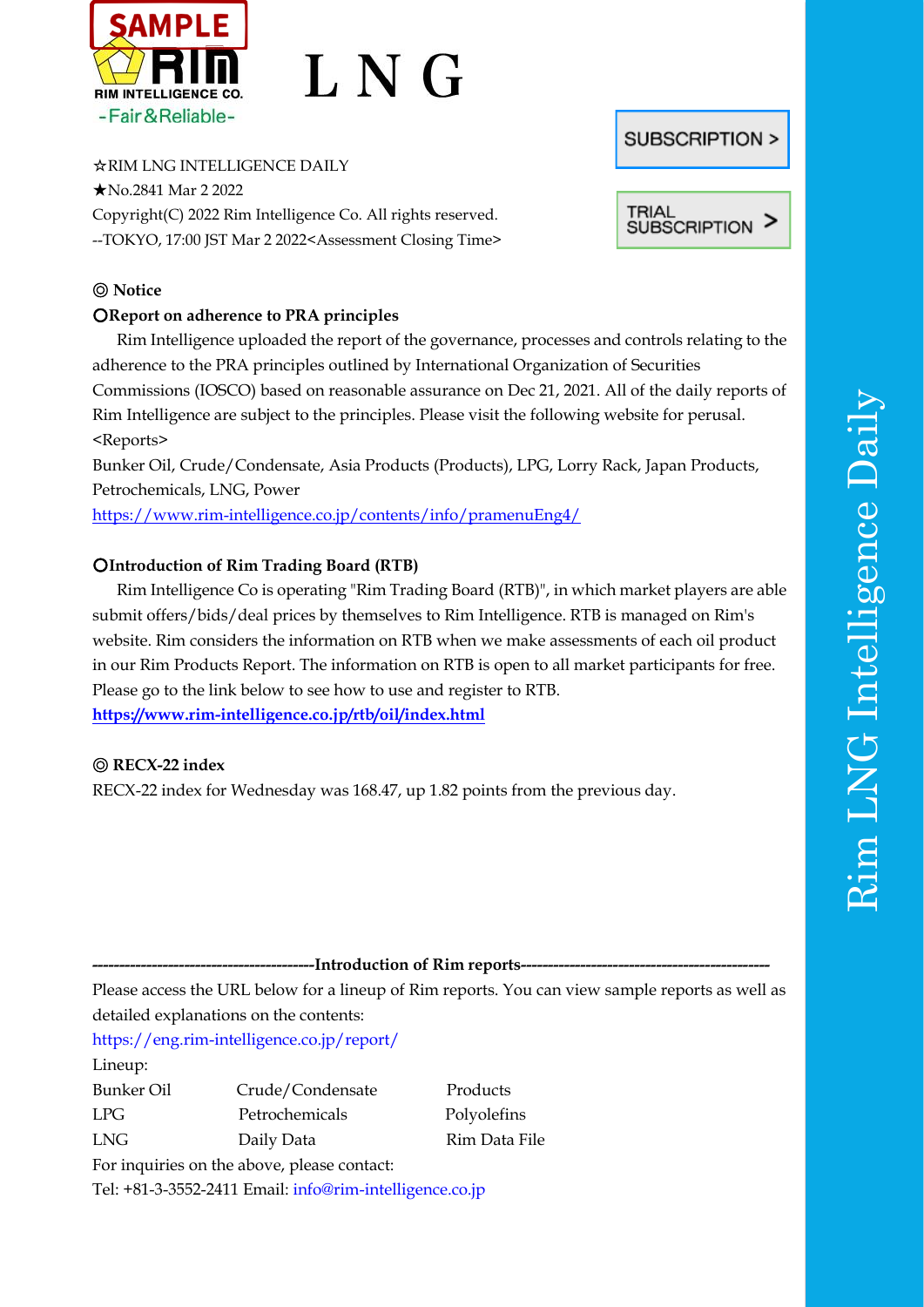

| ©Spot LNG Price Assessment (\$/mmBtu) |                  |            |            |         |            |            |  |  |  |
|---------------------------------------|------------------|------------|------------|---------|------------|------------|--|--|--|
| ODES Japan (DJ)                       |                  |            |            |         |            |            |  |  |  |
|                                       | 'Apr             | May        | Jun        | Jul.    | <b>Aug</b> | Sep        |  |  |  |
|                                       | 40.10            | 39.65      | 39.50      | 39.55   | 39.60      | 39.60      |  |  |  |
| Daily Changes                         | $+6.95$          | $+6.95$    | $+6.95$    | $+6.95$ | $+6.95$    | $+6.90$    |  |  |  |
|                                       | 0 <sub>c</sub> t | <b>Nov</b> | <b>Dec</b> | Jan     | Feb        | <b>Mar</b> |  |  |  |
|                                       | 39.65            | 39.85      | 39.95      | 40.05   | 40.05      | 39.90      |  |  |  |
| Daily Changes                         | $+6.90$          | $+6.90$    | $+6.90$    | $+6.90$ | $+6.90$    | $+6.90$    |  |  |  |

#### ONortheast Asia (DES)

|                                                                                       | Apr 2H                                                                    | May 1H          | May 2H          | <b>RIM Index</b> |                 |                 |  |  |  |  |
|---------------------------------------------------------------------------------------|---------------------------------------------------------------------------|-----------------|-----------------|------------------|-----------------|-----------------|--|--|--|--|
| $-\neg$ NEA                                                                           | $39.95 - 40.25$                                                           | $39.55 - 39.85$ | $39.45 - 39.75$ | 39.80            |                 |                 |  |  |  |  |
| Daily Changes                                                                         | $+6.95$                                                                   | $+6.95$         | $+6.95$         | $+6.95$          |                 |                 |  |  |  |  |
| 36.33<br>RIM Index Monthly Cumulative Avg                                             |                                                                           |                 |                 |                  |                 |                 |  |  |  |  |
|                                                                                       | *RIM Index is a daily average price of the three delivery periods of NEA. |                 |                 |                  |                 |                 |  |  |  |  |
| *RIM Index Monthly Cumulative Avg is a monthly cumulative average price of RIM Index. |                                                                           |                 |                 |                  |                 |                 |  |  |  |  |
|                                                                                       | Jun                                                                       | Jul             | Aug.            | Sep              | 0 <sub>ct</sub> | <b>Nov</b>      |  |  |  |  |
| --NEA Forward                                                                         | $39.35 - 39.65$                                                           | $39.40 - 39.70$ | $39.45 - 39.75$ | $39.45 - 39.75$  | $39.50 - 39.80$ | $39.70 - 40.00$ |  |  |  |  |
| Daily Changes                                                                         | $+6.95$                                                                   | $+6.95$         | $+6.95$         | $+6.90$          | $+6.90$         | $+6.90$         |  |  |  |  |
|                                                                                       |                                                                           |                 |                 |                  |                 |                 |  |  |  |  |
|                                                                                       | Spring                                                                    | <b>Summer</b>   |                 |                  |                 |                 |  |  |  |  |
| --NEA Seasonal Index                                                                  | 39.75                                                                     | 39.58           |                 |                  |                 |                 |  |  |  |  |
| Daily Changes                                                                         | $+6.95$                                                                   | $+6.95$         |                 |                  |                 |                 |  |  |  |  |
| $A \cup B \cap A$ . May the set $A \cup B$                                            |                                                                           |                 |                 |                  |                 |                 |  |  |  |  |

\*NEA: Northeast Asia

| O0thers               |                 |                   |                 |
|-----------------------|-----------------|-------------------|-----------------|
|                       | Apr 1H          | Apr 2H            | May 1H          |
| --Middle East (FOB)   | $37.70 - 38.00$ | $37.30 - 37.60$   | $37.20 - 37.50$ |
| Daily Changes         | $+7.00$         | $+7.00$           | $+7.00$         |
| --Middle East (DES)   | $38.40 - 38.70$ | $38,40 - 38,70$   | $38.30 - 38.60$ |
| Daily Changes         | $+6.80$         | $+6.80$           | $+6.80$         |
| --South Asia (DES)    | $39.10 - 39.40$ | $39.10 - 39.40$   | $39.00 - 39.30$ |
| Daily Changes         | $+6.80$         | $+6.80$           | $+6.80$         |
|                       | Mar 2H          | Apr 1H            | Apr 2H          |
| --Atlantic (FOB)      | $37.35 - 37.65$ | $37.15 - 37.45$   | $36.95 - 37.25$ |
| Daily Changes         | $+7.00$         | $+7.00$           | $+7.00$         |
| --Europe (DES)        | $38.90 - 39.20$ | $38.60 - 38.90$   | $38.40 - 38.70$ |
| Premiums to NBP       | $0.15 - 0.45$   | $0.00 - 0.30$     | $-0.20 - 0.10$  |
| Premiums to TTF       | $3.25 - 3.55$   | $-0.80 - -0.50$   | $-1.00 - -0.70$ |
| Daily Changes         | $+7.15$         | $+7.05$           | $+7.05$         |
| --South America (DES) | $38.80 - 39.10$ | $38, 70 - 39, 00$ | $38.60 - 38.90$ |
| Daily Changes         | $+7.05$         | $+7.05$           | $+7.05$         |

| <b>OFreight</b>              |                          |                                      |
|------------------------------|--------------------------|--------------------------------------|
|                              | Freight Rates (\$/mmBtu) | VLSFO Bunker Prices (Mar 01) (\$/mt) |
| --Middle East/Northeast Asia | $+$ 2.38 - 2.43 +        | 793, 50<br>--Tokvo                   |
| --Atlantic/Northeast Asia    | $+ 4.07 - 4.12 +$        | 798.50<br>--Singapore                |
| --Middle East/Europe         | $+$ 1.65 - 1.70 +        | 741.50<br>--Rotterdam                |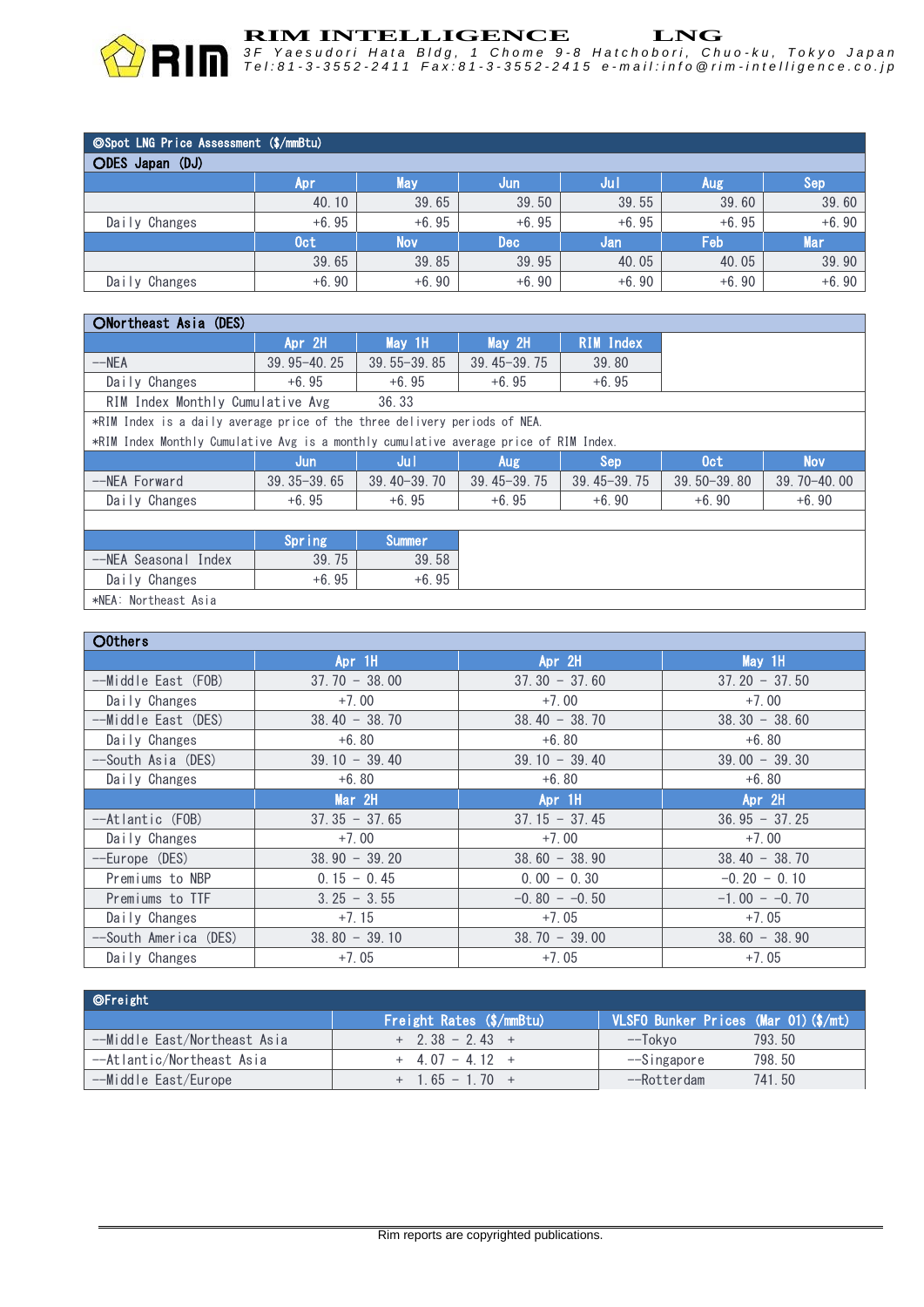

## **RIM INTELLIGENCE LNG**

*3 F Y a e s u d o r i H a t a B l d g , 1 C h o m e 9 - 8 H a t c h o b o r i , C h u o - k u , T o k y o J a p a n* Tel:81-3-3552-2411 Fax:81-3-3552-2415 e-mail:info @rim-intelligence.co.jp

|                                                                                                                                                                                                                               | Daily Rates (\$)  |
|-------------------------------------------------------------------------------------------------------------------------------------------------------------------------------------------------------------------------------|-------------------|
| --Conventional Tankers                                                                                                                                                                                                        | $23.000 - 28.000$ |
| --DFDE Tankers                                                                                                                                                                                                                | $32,000 - 37,000$ |
| --TFDE Tankers                                                                                                                                                                                                                | $32,000 - 37,000$ |
| --MEGI Tankers                                                                                                                                                                                                                | $39.500 - 44.500$ |
| --X-DF Tankers                                                                                                                                                                                                                | $39.500 - 44.500$ |
| The School and Education and Constitution of the Constitution of the Constitution of the Constitution of the Constitution of the Constitution of the Constitution of the Constitution of the Constitution of the Constitution |                   |

Daily rates include all costs.

\*\*\* Please visit https://eng.rim-intelligence.co.jp/rpt/assessment/select/type/Ing-en to refer to the assessment methodology for the above price assessments.

| © Japan Crude Cocktail (JCC) |         |                    |         |            |         |       |            |                   |
|------------------------------|---------|--------------------|---------|------------|---------|-------|------------|-------------------|
|                              |         | Result<br>Expected |         |            |         |       |            |                   |
|                              | Jun.    | <b>May</b>         | Apr     | <b>Mar</b> | Feb     | Jan   | <b>Dec</b> | <b>Nov</b>        |
| JCC(bb)                      | 105.38  | 102.71             | 101.44  | 88.68      | 86.99   | 79.66 | 82.29      | 82.14             |
| Daily Changes                | $+7.22$ | $+4.87$            | $+5.47$ | $+0.04$    | $-0.01$ | 0.00  | 0.00       | $\qquad \qquad -$ |
| JCC (mmBtu)                  | 17.86   | 17.<br>.41         | 17.20   | 15.03      | 14.75   | 13.50 | 13.95      | 13.92             |

| ©Natural Gas Futures Prices (\$/mmBtu) |          |          |          |                      |                   |          |          |          |          |  |  |
|----------------------------------------|----------|----------|----------|----------------------|-------------------|----------|----------|----------|----------|--|--|
| <b>ONYMEX Henry Hub</b><br>(Mar 01)    |          |          |          | OICE NBP<br>(Mar 01) |                   |          |          |          |          |  |  |
|                                        | 'Apr     | May      | Jun      | Jul                  |                   | 'Apr     | May      | Jun      | Jul      |  |  |
| Settle                                 | 4.573    | 4.598    | 4.640    | 4.691                | Settle            | 38.621   | 38, 474  | 38, 303  | 38.337   |  |  |
| Change                                 | $+0.171$ | $+0.178$ | $+0.179$ | $+0.180$             | Change            | $+6.756$ | $+6.683$ | $+6.533$ | $+6.546$ |  |  |
| High                                   | 4.627    | 4.649    | 4.690    | 4.737                | High              | 40.154   | 39.689   | 39.251   | 37.470   |  |  |
| Low                                    | 4.340    | 4.361    | 4.409    | 4.462                | Low               | 32.364   | 32.497   | 33.296   | 36.892   |  |  |
| Estimated Volume:                      |          | 299, 750 |          |                      | Estimated Volume: |          | 9.995    |          |          |  |  |

| OPetroleum Futures/Physical              |        |                                |                       |        |  |  |
|------------------------------------------|--------|--------------------------------|-----------------------|--------|--|--|
| <b>ONYMEX Petroleum Futures (Mar 01)</b> |        | OPetroleum Physical (Mar 01)   |                       |        |  |  |
| -WTI Futures<br>$(\$/\text{mmBtu})$      | 17.829 | -Dubai Crude                   | $(\$/mmBtu)$          | 16.766 |  |  |
| (S/bb)                                   | 103.41 |                                | (S/bb)                | 97.25  |  |  |
| $(\$/\text{mmBtu})$<br>-Heating Oil      | 22.720 | -Minas Crude                   | $(\$/mmBtu)$          | 17.713 |  |  |
| (cts/gal)                                | 315.11 |                                | $(\frac{\sqrt{}}{2})$ | 104.15 |  |  |
| OICE Petroleum Futures (Mar 01)          |        | $-LSWR$ Indonesia (\$/mmBtu)   |                       | 15.065 |  |  |
| -Brent Futures<br>(S/mmBtu)              | 18.224 |                                | $(\frac{\sqrt{}}{2})$ | 93.40  |  |  |
| (S/bb)                                   | 104.97 | $-HSFO$ Singapore $(\$/mmBtu)$ |                       | 13.903 |  |  |
| -Gasoil Futures (\$/mmBtu)               | 22.623 |                                | $(\frac{\pi}{3})$     | 556.00 |  |  |
| $(\frac{\sqrt{m}}{\sqrt{m}})$            | 962.00 | -LPG CFR Japan                 | $(\$/mmBtu)$          | 18.913 |  |  |
|                                          |        | (Propane)                      | $(\frac{\pi}{3})$     | 900.25 |  |  |

| <b>OCoal Prices and Electricity Prices</b> |        |                                        |       |  |  |  |  |  |  |  |
|--------------------------------------------|--------|----------------------------------------|-------|--|--|--|--|--|--|--|
| OCoal Prices (Mar 01)                      |        | OElectricity Prices (Yen/kWh) (Mar 02) |       |  |  |  |  |  |  |  |
| -FOB New Castle-Global Coal (\$/mmBtu)     | 13.680 | -JFPX 24h                              | 20.54 |  |  |  |  |  |  |  |
| (S/mt)                                     | 313.00 | -JEPX Davtime                          | 20.12 |  |  |  |  |  |  |  |
| -ICE Futures FOB Richards Bay (\$/mmBtu)   | 13.145 | -JFPX Peaktime                         | 11.39 |  |  |  |  |  |  |  |
| $(\$/mt)$                                  | 300.75 |                                        |       |  |  |  |  |  |  |  |

| ©LNG Benchmark          |                     |                          |                          |                          |                          |                          |           |
|-------------------------|---------------------|--------------------------|--------------------------|--------------------------|--------------------------|--------------------------|-----------|
|                         |                     | $Jan-22$                 | $Dec-21$                 | $Nov-21$                 | $0$ ct-21                | $Sep-21$                 | Aug $-21$ |
| -JLC Japan LNG Cocktail | (S/mmBtu)           | 13.777                   | 14.372                   | 14.317                   | 11.882                   | 10.761                   | 10.126    |
|                         | $(\$/mt)$           | 713.67                   | 744.48                   | 741.60                   | 615.50                   | 557.40                   | 524.53    |
| -Asia CIF Cocktail      | $(\$/\text{mmBtu})$ | $\overline{\phantom{m}}$ | $\overline{\phantom{m}}$ | $\qquad \qquad$          | $\overline{\phantom{m}}$ |                          |           |
|                         | $(\$/mt)$           |                          | $\overline{\phantom{m}}$ |                          | $\overline{\phantom{m}}$ | $\overline{\phantom{a}}$ |           |
| -US Import Price Avg    | (\$/mmBtu)          | $\overline{\phantom{m}}$ | $\overline{\phantom{m}}$ | $\overline{\phantom{m}}$ | $\overline{\phantom{m}}$ | $\overline{\phantom{a}}$ |           |
| -US Export Price Avg    | (\$/mmBtu)          |                          | $\overline{\phantom{m}}$ |                          |                          |                          |           |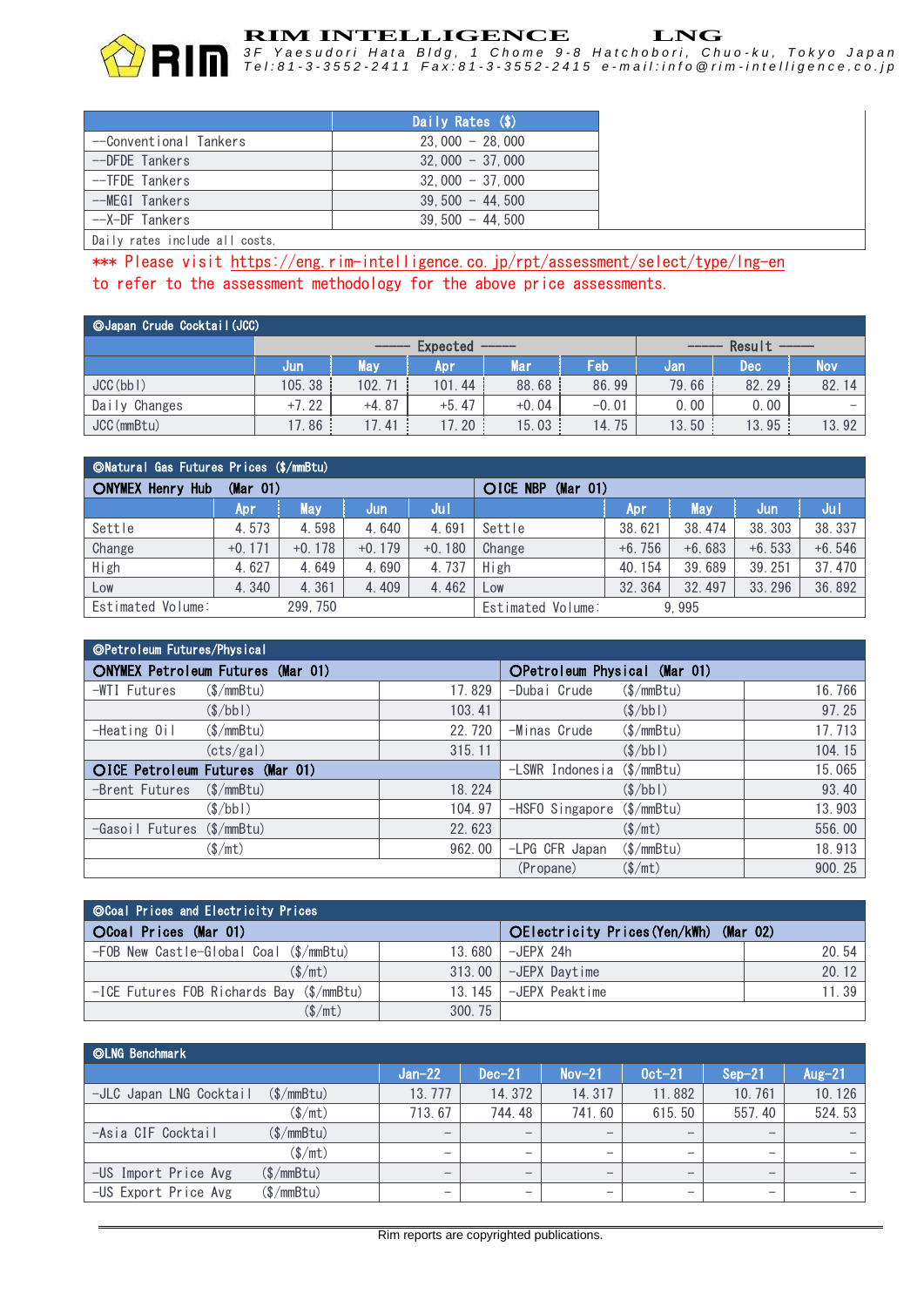|                                   | <b>©Transactions</b>        |                    |                                                          |                     |                       |                    |                     |                                   |                    |  |
|-----------------------------------|-----------------------------|--------------------|----------------------------------------------------------|---------------------|-----------------------|--------------------|---------------------|-----------------------------------|--------------------|--|
| <b>O Recent Spot Transactions</b> |                             |                    |                                                          |                     |                       |                    |                     |                                   |                    |  |
| Reported<br>date                  | <b>Dealt</b><br><b>Date</b> | Origin             | <b>Seller</b>                                            | <b>Buyer</b>        | Price                 | FOB/<br><b>DES</b> | Volume<br>(cargoes) | <b>Timing</b>                     | <b>Destination</b> |  |
| Mar 2                             | Feb <sub>28</sub>           | <b>T.B.R.</b>      | <b>T.B.R.</b>                                            | <b>GAIL</b>         | Linked to H.H. prices | <b>DES</b>         | 1                   | <b>Apr 4-10</b>                   | India              |  |
| Mar 2                             | Feb 28                      | <b>Sabine Pass</b> | <b>GAIL</b>                                              | <b>T.B.R.</b>       | Linked to H.H. prices | <b>FOB</b>         | -1                  | Mar 28 2023                       | <b>T.B.R.</b>      |  |
| Mar 1                             | late 4th<br>week of Feb     | <b>T.B.R.</b>      | <b>T.B.R.</b>                                            | <b>SLNG</b>         | <b>T.B.R.</b>         | <b>DES</b>         | $\mathbf{1}$        | Mar                               | Singapore          |  |
| Feb 24                            | Feb 20                      | <b>T.B.R.</b>      | Vitol                                                    | <b>RPGCL</b>        | \$29.70               | <b>DES</b>         | $\mathbf{1}$        | Mar 12-13                         | <b>Bangladesh</b>  |  |
| Feb 24                            | Feb 22                      | Qatar              | QP                                                       | <b>Pakistan LNG</b> | \$25.12               | <b>DES</b>         | $\mathbf{1}$        | Mar 10-11                         | Pakistan           |  |
| Feb 24                            | Feb 18                      | <b>T.B.R.</b>      | <b>T.B.R.</b>                                            | <b>GSPC</b>         | \$23.40               | <b>DES</b>         | $\mathbf{1}$        | Mar 1-15                          | India              |  |
| Feb 24                            | Feb <sub>22</sub>           | <b>T.B.R.</b>      | Producer,<br><b>Trader</b><br>and<br>Portfolio<br>player | <b>KOGAS</b>        | <b>T.B.R.</b>         | <b>DES</b>         | 7                   | Mar 1-31<br>(mainly Mar<br>$1-10$ | S Korea            |  |

|                         | <b>O Recent Term Transactions</b>      |                       |                        |                       |                    |                                 |               |                 |  |  |  |
|-------------------------|----------------------------------------|-----------------------|------------------------|-----------------------|--------------------|---------------------------------|---------------|-----------------|--|--|--|
| <b>Reported</b><br>date | <b>Origin</b>                          | <b>Seller</b>         | <b>Buyer</b>           | <b>Price</b>          | FOB/<br><b>DES</b> | <b>Volume</b>                   | <b>Start</b>  | <b>Duration</b> |  |  |  |
| <b>Jan 12</b>           | <b>T.B.R.</b>                          | Portfolio player      | <b>Beijing Gas</b>     | Brent x late 12%      | <b>DES</b>         | $1.50$ mil mt/yr                | 2023          | 10yrs           |  |  |  |
| <b>Jan 12</b>           | <b>Arctic LNG 2</b>                    | Novatek               | <b>Zhejiang Energy</b> | <b>T.B.R.</b>         | <b>DES</b>         | max 1.00 mil mt/vr              | <b>T.B.R.</b> | 15yrs           |  |  |  |
| <b>Jan 12</b>           | <b>Arctic LNG 2</b>                    | <b>Novatek</b>        | <b>ENN</b>             | <b>T.B.R.</b>         | <b>DES</b>         | $0.60$ mil mt/vr                | <b>T.B.R.</b> | 11yrs           |  |  |  |
| <b>Dec 22</b>           | <b>Plaquemines</b>                     | <b>Venture Global</b> | <b>CNOOC</b>           | <b>T.B.R.</b>         | <b>DES</b>         | $2.00$ mil mt/vr                | <b>T.B.R.</b> | 20yrs           |  |  |  |
| Dec 8                   | Qatar                                  | Qatargas              | Guangdong<br>Energy    | <b>Brent x 10.50%</b> | <b>DES</b>         | 1.00 mil mt/vr                  | 2024          | 10yrs           |  |  |  |
| <b>Nov 25</b>           | <b>US Gulf</b><br>(mainly Sabine Pass) | <b>Cheniere</b>       | <b>Foran Energy</b>    | Linked to H.H.        | <b>DES</b>         | 4crgs/yr<br>(total 6.08 mil mt) | 2023          | 20yrs           |  |  |  |

# ○**Recent Tenders**

| <b>Reported</b><br>date | <b>Issuer</b>             | <b>Close</b>      | <b>Buy/</b><br><b>Sell</b> | FOB/<br><b>DES</b> | <b>Timing</b>                                                              | Price(\$)                    | <b>Origin</b>      | <b>Winner</b>                                            |
|-------------------------|---------------------------|-------------------|----------------------------|--------------------|----------------------------------------------------------------------------|------------------------------|--------------------|----------------------------------------------------------|
| Mar 2                   | <b>EGAS</b>               | Mar <sub>3</sub>  | <b>Sell</b>                | <b>DES</b>         | Mar 16-17 and 29-30                                                        | <b>T.B.R.</b>                | <b>Damietta</b>    | <b>T.B.R.</b>                                            |
| Mar 2                   | <b>GSPC</b>               | Mar 2             | <b>Buy</b>                 | <b>DES</b>         | <b>Mar 19-25</b>                                                           | <b>T.B.R.</b>                | <b>T.B.R.</b>      | <b>T.B.R.</b>                                            |
| Mar 2                   | <b>APLNG</b>              | Mar <sub>3</sub>  | <b>Sell</b>                | DES/<br><b>FOB</b> | Apr 6-7 and Apr 28-30                                                      | <b>T.B.R.</b>                | <b>APLNG</b>       | <b>T.B.R.</b>                                            |
| Mar 2                   | PTT                       | Mar 1             | <b>Buy</b>                 | <b>DES</b>         | Apr 1-2, 13-14, 16-17, 20-21,<br>23-24. 25-26                              | <b>T.B.R.</b>                | <b>T.B.R.</b>      | <b>T.B.R.</b>                                            |
| Feb 28                  | <b>GAIL</b>               | Feb 28            | Buy<br>(swap)              | <b>DES</b>         | Apr 4-10                                                                   | <b>T.B.R.</b>                | <b>T.B.R.</b>      | <b>T.B.R.</b>                                            |
| Feb 28                  | <b>GAIL</b>               | Feb 28            | Sell<br>(swap)             | <b>FOB</b>         | Mar 28 2023                                                                | <b>T.B.R.</b>                | <b>Sabine Pass</b> | <b>T.B.R.</b>                                            |
| Feb <sub>22</sub>       | <b>PTT</b>                | Feb <sub>22</sub> | Buy                        | <b>DES</b>         | Apr 1-2, 3-4, 13-14,<br>16-17, 20-21,<br>23-24 or 25-26<br>(at least 1crg) | <b>TTF</b> premium<br>(1crg) | <b>T.B.R.</b>      | <b>Trader</b>                                            |
| Feb <sub>22</sub>       | <b>INPEX</b>              | Feb <sub>22</sub> | Buy                        | <b>DES</b>         | early Apr                                                                  | early - mid \$26.00's        | <b>T.B.R.</b>      | <b>T.B.R.</b>                                            |
| Feb <sub>22</sub>       | <b>KOGAS</b>              | Feb <sub>22</sub> | <b>Buy</b>                 | <b>DES</b>         | Mar 1-31                                                                   | <b>T.B.R.</b>                | <b>T.B.R.</b>      | Producer,<br><b>Trader</b><br>and<br>Portfolio<br>player |
| Feb <sub>21</sub>       | <b>Angola LNG</b>         | Feb 21            | <b>Sell</b>                | DES/<br><b>FOB</b> | Mar 12 (earliest delivery) or<br>Apr 6 (latest loading)                    | <b>T.B.R.</b>                | Angola             | <b>T.B.R.</b>                                            |
| Feb <sub>21</sub>       | <b>RPGCL</b>              | Feb 20            | Buy                        | <b>DES</b>         | Mar 12-13                                                                  | \$29.70                      | <b>T.B.R.</b>      | Vitol                                                    |
| Feb <sub>21</sub>       | <b>Pakistan LNG</b>       | Feb <sub>22</sub> | Buy                        | <b>DES</b>         | 10-11 (DMar 2-3 and 2Mar 10-11                                             | 20\$25.12                    | <b>T.B.R.</b>      | QP                                                       |
| Feb <sub>21</sub>       | Japanese<br>power company | Feb <sub>18</sub> | <b>Buy</b>                 | <b>DES</b>         | mid Apr                                                                    | <b>T.B.R.</b>                | <b>T.B.R.</b>      | <b>T.B.R.</b>                                            |
| Feb <sub>21</sub>       | <b>Pertamina</b>          | Feb 21            | Sell                       | DES/<br><b>FOB</b> | Mar 24-27 and Apr 22-28<br>(loading - 2crgs)                               | <b>T.B.R.</b>                | <b>Bontang</b>     | <b>T.B.R.</b>                                            |
| Feb 18                  | <b>KOGAS</b>              | Feb 16            | <b>Buy</b>                 | <b>DES</b>         | Feb 20 - Mar 10                                                            | Mar TTF +\$1.00's            | <b>T.B.R.</b>      | <b>T.B.R.</b>                                            |
|                         |                           |                   |                            |                    |                                                                            |                              |                    |                                                          |

Rim reports are copyrighted publications.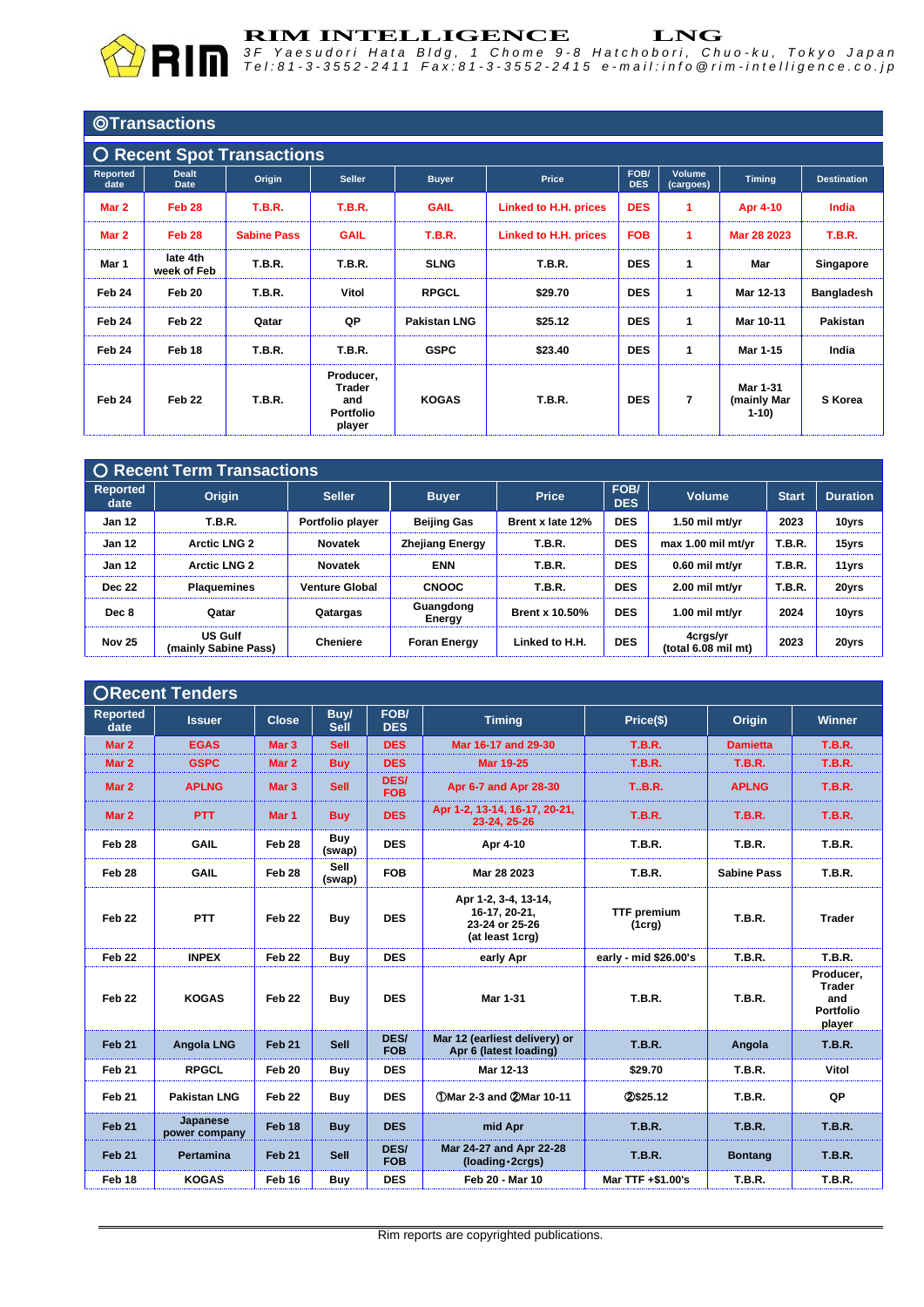

#### **RIM INTELLIGENCE LNG**

*3 F Y a e s u d o r i H a t a B l d g , 1 C h o m e 9 - 8 H a t c h o b o r i , C h u o - k u , T o k y o J a p a n* Tel:81-3-3552-2411 Fax:81-3-3552-2415 e-mail:info @rim-intelligence.co.jp

| <b>O Recent Shipping Transactions</b> |                           |                      |                        |             |                   |                       |                       |
|---------------------------------------|---------------------------|----------------------|------------------------|-------------|-------------------|-----------------------|-----------------------|
| <b>Reported</b><br>date               | <b>Vessel Name</b>        | charterer            | counter party          | <b>Type</b> | Price             | <b>Start</b>          | <b>Duration</b>       |
| Mar 2                                 | na                        | <b>Shell</b>         | <b>Gunvor</b>          | <b>MEGI</b> | <b>T.B.R.</b>     | <b>Mar</b>            | na                    |
| Mar 1                                 | na                        | <b>RWE</b>           | <b>Pavilion Energy</b> | na          | low-mid \$40k's   | na                    | short term            |
| Mar 1                                 | <b>Celsius Copenhagen</b> | <b>BP</b>            | Gunvor                 | X           | \$42k             | early Mar             | short term            |
| Feb 28                                | na                        | Mitsui               | Gaslog                 | na          | na                | <b>Oct - Dec 2024</b> | 9 yr                  |
| Feb 28                                | Elisa Aquila              | <b>TotalEnergies</b> | na                     | X           | na                | na                    | 1 yr                  |
| Feb 24                                | <b>Ork Spirit</b>         | Major                | na                     | <b>MEGI</b> | ard \$90k's       | na                    | na                    |
| Feb 24                                | <b>BW Iris</b>            | Shell                | <b>ENN</b>             | na          | \$90k's           | 2022                  | $1yr + 2 yr$ (option) |
| Feb <sub>22</sub>                     | <b>Gui Ying</b>           | Pan Ocean            | na                     | X           | \$40 <sub>k</sub> | <b>Mar 22</b>         | short term            |
| Feb 18                                | <b>Cool Racer</b>         | <b>Exxon Mobil</b>   | <b>ENN</b>             | X           | \$80k's           | na                    | $1yr + 1 yr$ (option) |

*\*\*\*Types of tankers are indicated as C= Conventional, D = DFDE, T = TFDE, X=X-DF*

| OProjects/Receiving terminals Latest Information |                     |                 |                |               |               |                                                                                                                                           |
|--------------------------------------------------|---------------------|-----------------|----------------|---------------|---------------|-------------------------------------------------------------------------------------------------------------------------------------------|
| <b>Report</b><br><b>Date</b>                     | Project             | <b>Train No</b> | <b>Country</b> | <b>Start</b>  | <b>Period</b> | <b>Remark</b>                                                                                                                             |
| Mar 2                                            | Tangguh             | na              | Indonesia      | <b>Jan 23</b> | na            | A turnaround at the No.1 train finished and production volume was forecast<br>to recover.                                                 |
| Mar 1                                            | Freeport            | na              | US             | late Feb      | na            | The project has troubles at electric system.                                                                                              |
| Feb 28                                           | <b>Bintulu</b>      | na              | Malaysia       | na            | na            | The ADP of term customers starting April had not been finalized. The Apr<br>supply schedule was uncertain.                                |
| Feb 25                                           | Tangguh             | na              | Indonesia      | <b>Jan 23</b> | na            | Repair works at a unit removing acid containing natural gas at some gas<br>fields supplying gas to the T2 were still ongoing.             |
| Feb 25                                           | <b>Bintulu</b>      | na              | Malaysia       | na            | na            | The installation of a facility to remove mercury from the Tiga projec was<br>likely to be delayed from the initial schedule in mid-March. |
| Feb 21                                           | <b>Bonny Island</b> | na              | Nigeria        | na            | na            | The project has troubles.                                                                                                                 |
| Feb 18                                           | Calcasieu<br>Pass   | na              | US             | na            | na            | Preparations for the test operation are in progress.                                                                                      |

*\*\*\* The information found during the day is highlighted in red in both Spot and Term transactions.*

#### ◎**MARKET COMMENTARY** ○**DES Japan**

#### **Contracts jump with DES Northeast Asia market**

The DES Japan contracts for April and May jumped \$6.95 from the previous day to \$40.10 and to \$39.65 respectively. The contracts for June to August rose \$6.95 and those for September to November gained \$6.90. All prices tracked movements in the DES Northeast Asia market. The contracts for December to March 2023 increased \$6.90.

#### ○**NE Asia**

# **DES NE Asia further increases amid sense of short supply mainly from Bintulu**

The DES Northeast Asia market further increased sharply. Prices gained by \$6.95 from the day earlier to \$39.95-40.25 for second-half April delivery, to \$39.55-39.85 for first-half May delivery and to \$39.45-39.75 for second-half May delivery. While not only Korea Gas (KOGAS) but also several Japanese power and city gas companies had demand for March to April delivery cargoes, supply room to Northeast Asia was not ample. Supply/demand fundamentals were tight. With the European natural gas markets rising, prices for second-half April delivery moved up to slightly above \$40.00 and those for first-half and second-half May delivery gained by the same level. Recovery of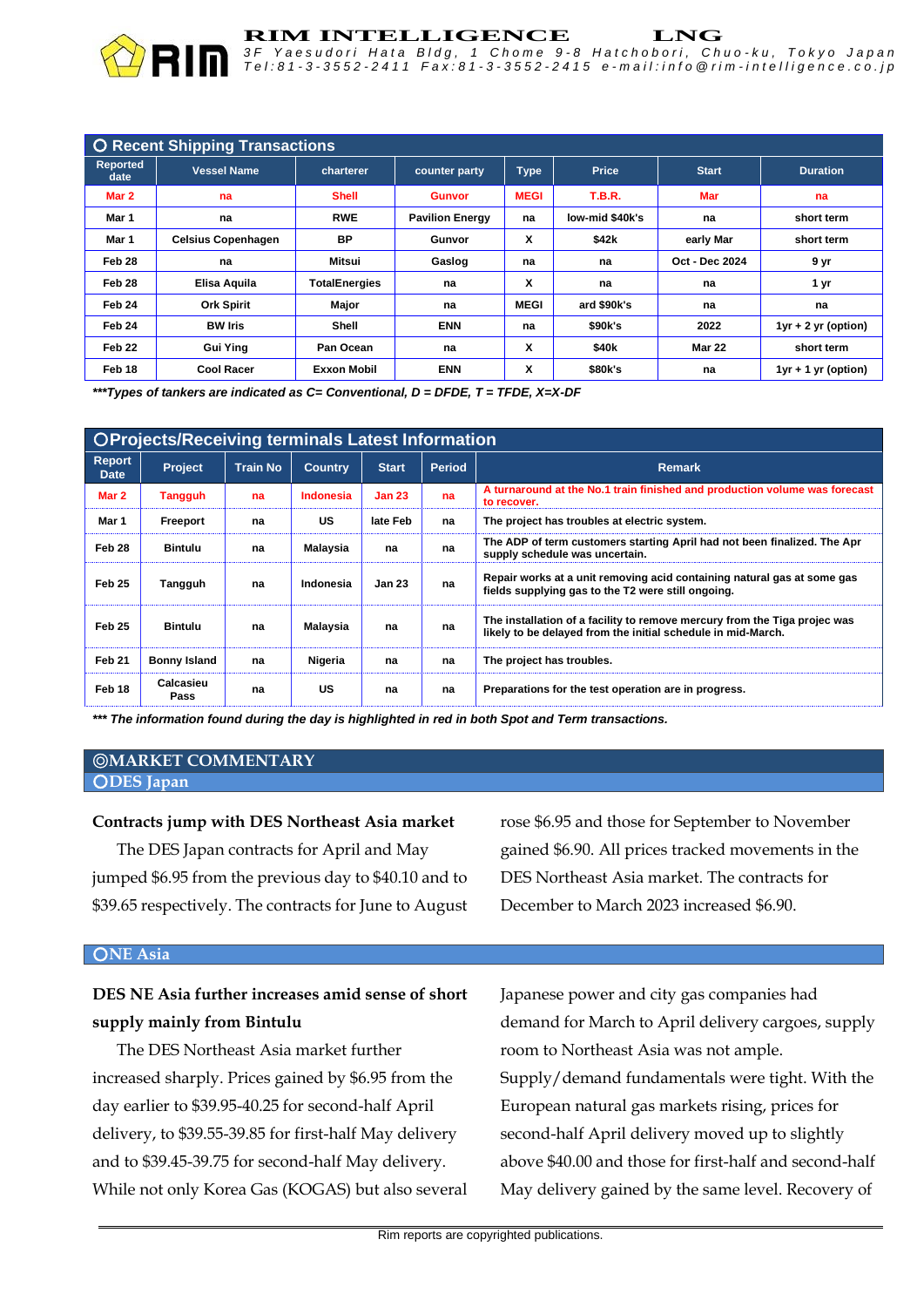

production was delayed at the 28.00 mil mt/year Bintulu project in Malaysia and production was suspended since the end of December at the 3.90 mil mt/year Prelude project in Australia. Further, some players had been refraining from securing cargoes from the 10.80 mil mt/year Sakhalin 2 project since the end of February. Market sources expected that moves to request other Asian projects to supply alternative cargoes would be active going forward so the sense of short supply did not ease. At the No.1 train of the 7.20 mil mt/year Tangguh project in Indonesia, a five-week turnaround from Jan 23 finished and production volume was forecast to recover. Australia Pacific LNG (APLNG) would close a sell tender on Thursday for a cargo to be loaded at the 9.00 mil mt/year on Apr 6-7. Supply room was seen at some projects but supply/demand fundamentals were tight.

#### **PTT to buy additional cargo**

Petroleum Authority of Thailand (PTT) closed a buy tender on Tuesday for cargoes to be delivered to the 10.70 mil mt/year Map Ta Phut terminal on Apr 1-2, Apr 13-14, Apr 16-17, Apr 20-21, Apr 23-24 and Apr 25-26. PTT purchased an Apr 3-4 delivery cargo at a premium to the Netherlands' TTF natural gas market through a tender closed on Feb 22 for April delivery cargoes.

## **Players not buying spot cargoes from Sakhalin 2**

Players began to refrain from buying cargoes from the Sakhalin 2 project. Supply itself was not disrupted. The 147,200cbm conventional tanker "Grand Mereya" was loading a cargo under a long-term contract on Wednesday. Nevertheless, eight Japanese end-users including JERA and Tokyo Gas, Korea Gas Corporation (KOGAS) and Taiwan's CPC Corporation continued to take long-term cargoes as of Wednesday. But many of these

companies began to withhold from buying spot cargoes from Sakhalin 2. Many Chinese companies with no term contracts with the Sakhalin 2 project were also not keen to carry out spot purchase. A Northeast Asian utility company said that it would not carry out spot purchase, increase the term quantity or do swap deals since supply might be disrupted and the entry of tankers might be restricted going forward. At the Sakhalin 2 project, Shell which has an equity of 27.5% announced that it would withdraw from the business. At the Sakhalin 1 project which produces mainly crude, US Exxon-Mobil announced on Tuesday that it would withdraw from the business. On Wednesday, players were paying attention to moves by Mitsui and Mitsubishi, equity holders of the Sakhalin 2 project. A Japanese company said that from an energy security perspective, it was difficult for Japanese companies to withdraw from the Sakhalin 2 project but circumstances could change suddenly depending on the situation in Ukraine going forward.

## **Chinese companies postpone spot purchase**

The market for June to August delivery increased \$6.95 from the day before, lifted by gains in the May delivery market along with rising European natural gas prices. Prices for June delivery were at \$39.35-39.65. Prices for September to November delivery also gained \$6.90. Prices for September delivery were at \$39.45-39.75. A European trader said that since the prompt market rose sharply, there was no price spread between August and September delivery. Prices for October to November delivery rose by the same amount as September delivery. In view of concerns over LNG supply from Russia and bullish sentiment, many Northeast Asian end-users including Chinese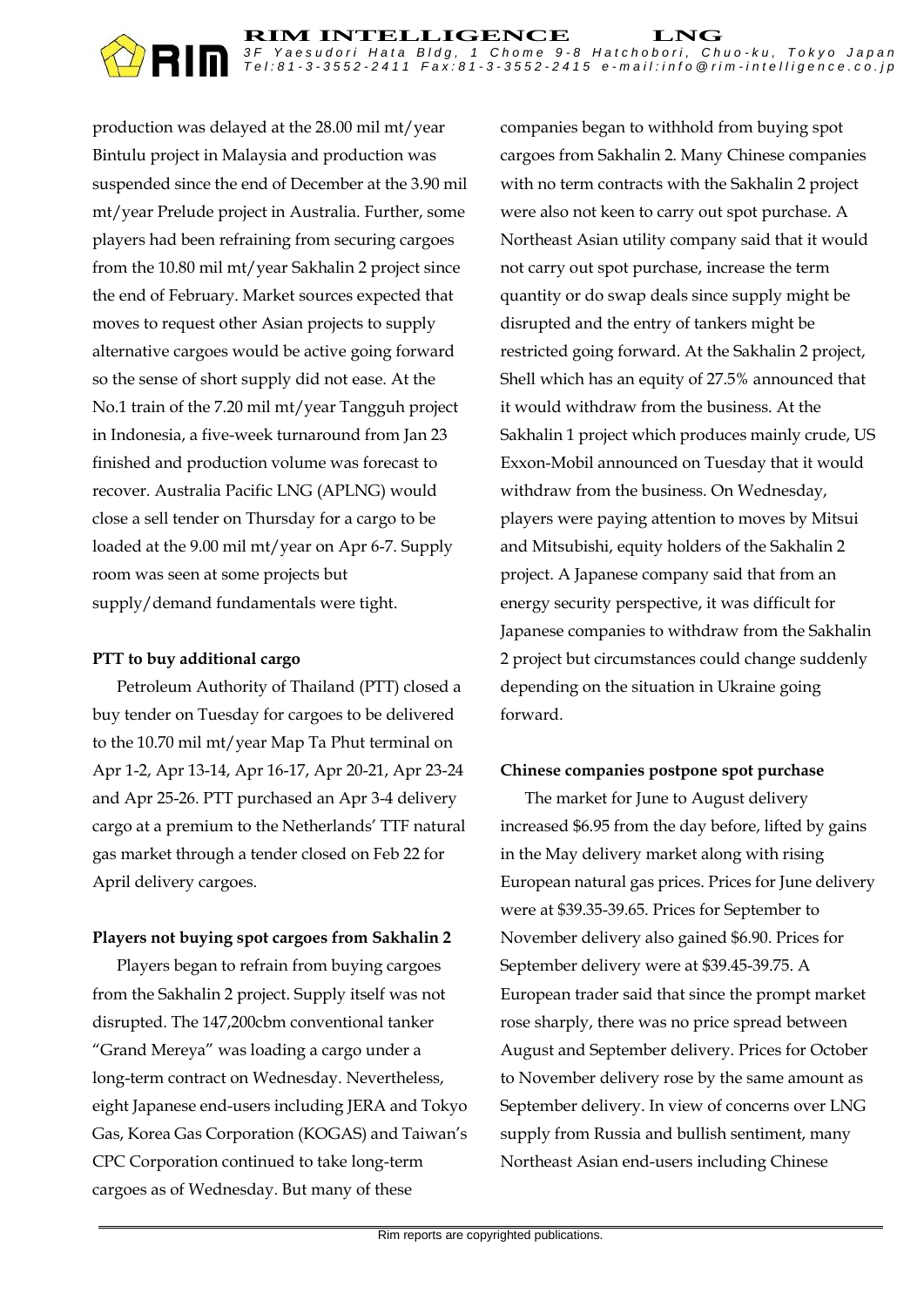

#### companies refrained from buying cargoes for forward delivery.

*3 F Y a e s u d o r i H a t a B l d g , 1 C h o m e 9 - 8 H a t c h o b o r i , C h u o - k u , T o k y o J a p a n T e l : 8 1 - 3 - 3 5 5 2 - 2411 F a x : 8 1 - 3 - 3 5 5 2 - 2415 e - m a i l : i n f o @ r i m - i n t e l l i g e n c e . c o . j p*



**RIM INTELLIGENCE** LNG<br>3F Yaesudori Hata Bldg, 1 Chome 9-8 Hatchobori, Ch

#### ○**South Asia**

#### **GSPC to buy prompt Mar cargo**

Prices on a DES South Asia basis sharply increased by \$6.80 from a day earlier to \$39.10-39.40 for first-half and second-half April delivery and to \$39.00-39.30 for first-half May delivery along with a surge in the European markets and the DES Northeast Asia market. But the rise in prices for second-half April delivery was smaller by 10-20cts than the DES Northeast Asia market since many end-users averse to the price hike were refraining from buying. Prices for first-half April and first-half May delivery moved up similarly to second-half April delivery. GAIL (India) Ltd awarded a swap tender closed on Monday for selling cargoes from the US and buying cargoes for delivery to India. The delivery window to India was Apr 4-10. The prices were linked to the US Henry Hub natural gas market. The buying prices for delivery to India were higher by around \$6.70-6.95 than the sales prices for cargoes from the US. Furthermore, Gujarat State Petroleum Corp Ltd (GSPC) closed a buy tender on Wednesday for a Mar 19-25 delivery cargo.

#### ○**Middle East**

#### **Prices extend gains; alternative demand increasing**

FOB Middle East prices extended gains by \$7.00 to \$37.70-38.00 for first-half April loading, \$37.30-37.60 for second-half April loading, and \$37.20-37.50 for first-half May loading on Wednesday. Supply concerns over Russian natural gas were still strong and the TTF Natural gas market in the Netherlands rose sharply. Middle East loading prices moved up in line with this. Prices moved up to high \$37's for first-half April loading and those for second-half April and first-half May tracked the same movements. Asian and European

end-users avoided buying LNG from Russia and demand for alternative cargoes increased. This contributed the price rise. Qatargas increased supply from the 78.00 mil mt/year Ras Laffan project to the 15.40 mil mt/year South Hook terminal where its parent company Qatar Petroleum (QP) has usage rights. Further, Shell reportedly increased supply from the 10.50 mil mt/year Oman project to Europe.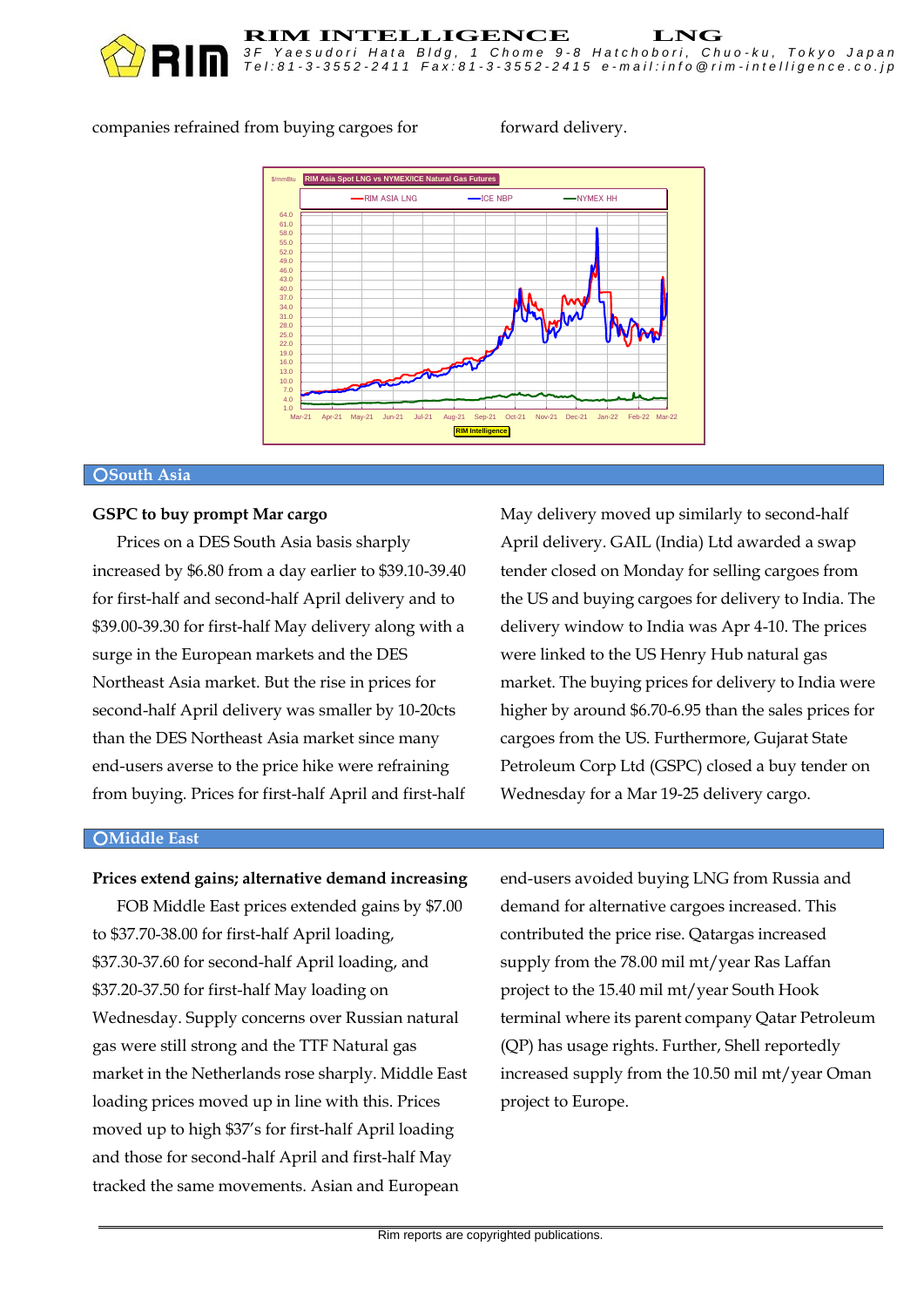# **DES Middle East extends sharp gains with DES South Asia**

DES Middle East prices extended sharp gains by \$6.80 from the previous day to \$38.40-38.70 for first-half and second-half April delivery and to \$38.30-38.60 for first-half May delivery, boosted by a rise in the DES South Asia market. Prices for April delivery climbed to slightly above \$38.50. Prices for first-half May delivery were pushed up by those for April delivery. Since January, end-users except state-run Kuwait Petroleum Corp (KPC) did not take cargoes including long-term ones. In the Middle East, winter is the low-demand season with no demand for air-conditioning. Therefore, many end-users temporarily stop intake of LNG from around December to March. In addition, many end-users judged the current market was relatively high and were taking wait-and-see stances.

#### ○**Atlantic Region**

## **Rebounds with rising European market**

 The FOB Atlantic market rebounded from a day earlier by \$7.00 to \$37.35-37.65 for second-half March loading, \$37.15-37.45 for first-half April loading, and \$36.95-37.25 for second-half April loading on Wednesday. Owing to the rising European natural gas market, prices for second-half March loading rose to mid \$37's. Prices for first-half and second-half April loading increased by the same amount as second-half March loading. GAIL awarded its swap tender closed on Monday to sell an ex-US cargo and buy an India delivery cargo. GAIL sold a cargo to be loaded at the 22.50 mil mt/year Sabine Pass project on Mar 28, 2023.

## **US Calcasieu Pass ships first cargo**

 At the US Calcasieu Pass project where commercial operation was scheduled in October to December 2022 or January to March 2023, its operator Venture Global started a test run. The 174,000cbm MEGI tanker "Yiannis" loaded the first cargo shipped from the project on Tuesday and headed to Europe. The 174,000cbm X-DF "Vivit City LNG" arrived at the project on Wednesday and it was said that the project would ship another cargo soon.

#### ○**Europe**

# **Alternative demand to replace Russian LNG emerges**

DES Europe prices surged by \$7.15 from a day earlier to \$38.90-39.20 for second-half March delivery and by \$7.05 to \$38.60-38.90 for first-half April delivery and \$38.40-38.70 for second-half April delivery. As players refrained from taking Russian LNG, market sentiment turned bullish. The British government banned the intake of cargoes from the 16.50 mil mt/year Yamal project in Russia on Tuesday and demand for alternative cargoes emerged. Bids for first-half April delivery to

Northwest Europe were heard at a discount of 80cts to the Netherlands' TTF. As intake of prompt cargoes from the Yamal project was reduced, prices for second-half March delivery rose more sharply than first-half April delivery. Prices for second-half April delivery were pulled up by gains in the first-half April delivery market.

## **Britain bans LNG intake from Russia**

As Britain announced that it would ban the intake of LNG from Russia, the 172,600cbm TFDE tanker "Christophe de Margerie" that was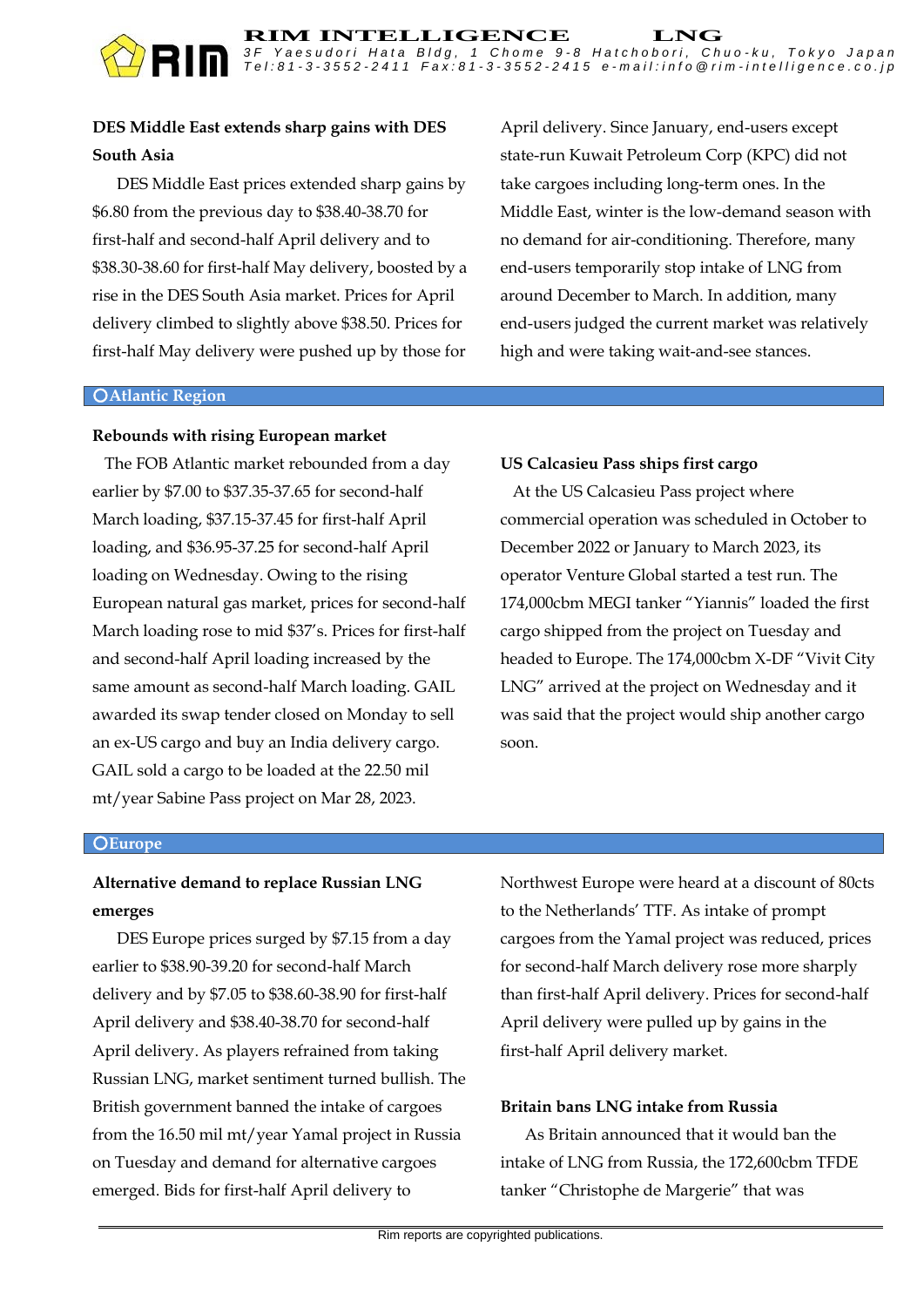supposed to discharge at the 14.30 mil mt/year Grain terminal in Britain in early March changed its destination to the 8.00 mil mt/year Montoir terminal in France. As the Grain terminal had been taking about three cargoes per month from the Yamal project in the past few months, the cargo whose destination was changed this time was

believed to be from Yamal. Other European countries might follow Britain's policy of banning LNG intake from Russia. A European trader said that as the situation in Russia was unclear, players were halting energy imports from Russia as a precaution.

#### ○**South America**

#### **Market boosted by strong Europe gas prices**

DES South America prices surged \$7.05 from the previous day to \$38.80-39.10 for second-half March delivery, \$38.70-39.00 for first-half April delivery and \$38.60-38.90 for second-half April delivery, bolstered by strength in the European natural gas market. Prices for first-half April delivery rose to high \$38's and this in turn pulled up prices for second-half March and second-half April delivery. The 138,059cbm conventional tanker "BW Boston"

carrying a cargo from the 15.30 mil mt/year Atlantic project in Trinidad and Tobago arrived on Feb 26 at the 2.00 mil mt/year Ponce terminal in Puerto Rico. Puerto Rico impots one to two cargoes a month but tankers have to discharge in two lots. As the tank capacity is not large, it is difficult to discharge the full quantity at one time. Puerto Rico imports LNG for power generation which is undertaken by US Fortress Energy.

#### ○**Freight Market**

#### **Shell charters from Gunvor**

For short term charter of less than three months, daily rates held steady from a day earlier at \$23,000-28,000 for conventional tankers, \$32,000-37,000 for DFDE and TFDE tankers, and \$39,500-44,500 for MEGI and X-DF tankers on Wednesday. Owing to concerns regarding Russian natural gas supply, more players were changing cargo destinations and adjusting their ship schedules. Along with these movements, players stopped chartering out and started to charter vessels for mid to long term. However, supply and demand was not tightening as many free tankers were available. Shell chartered a MEGI tanker from European Gunvor to carry a cargo from the US Gulf in March. It was said that special conditions such as ballast bonus were attached to the contract.

# **Players avoid chartering Russian-registered tankers**

European players apparently avoided chartering in Russian-registered tankers since the European Union (EU) was considering to ban the entry of Russian-registered vessels. A player at a Japanese shipping company mentioned, "Russian-registered tankers are used in many cases to transport cargoes from the 16.50 mil mt/year Yamal project in Russia via long-term contracts and they are rarely chartered out to non-Russian players. So, the impact on the short-term chartering market would be limited."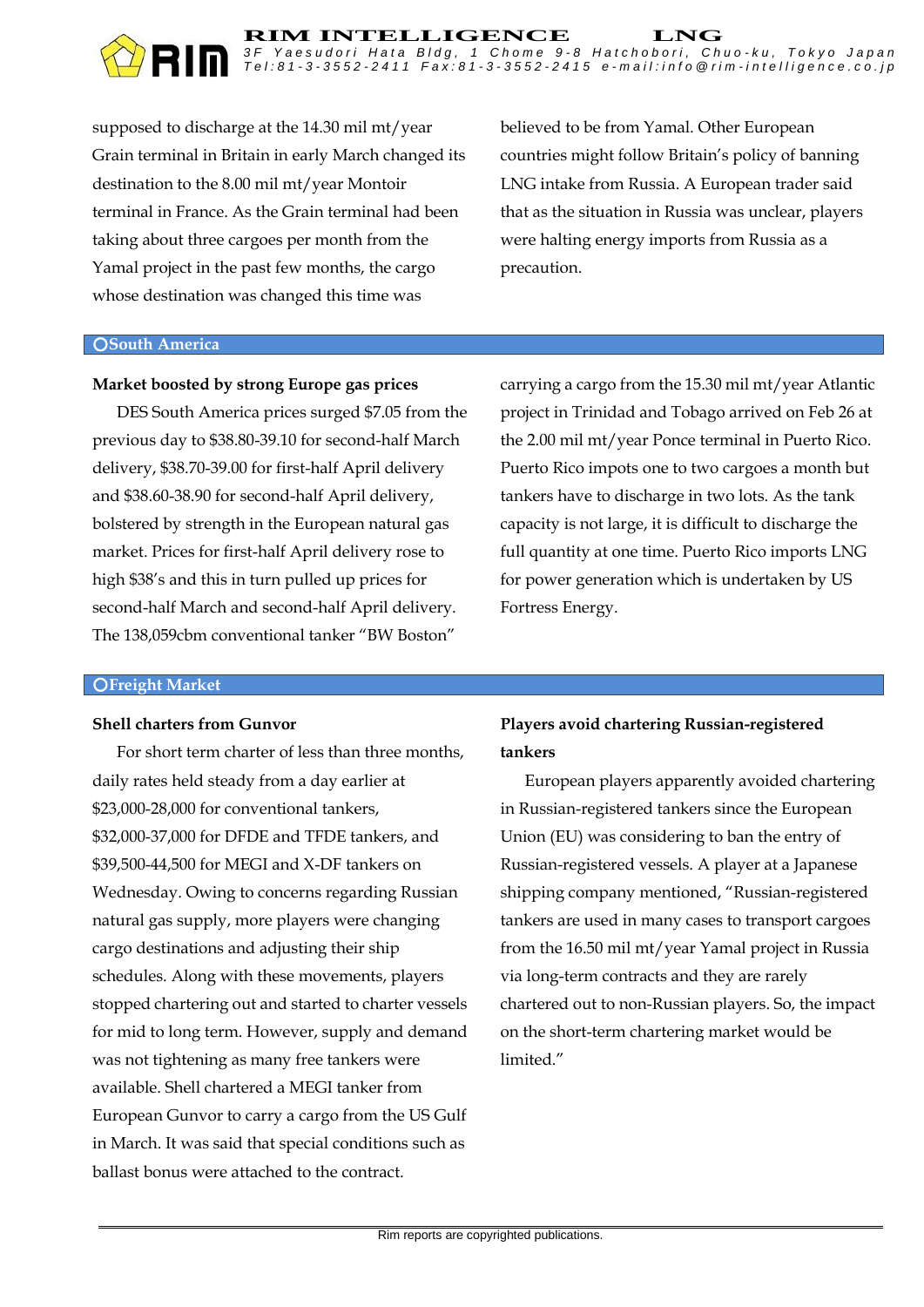

# **Demand seen in the market**

Australia Pacific LNG (APLNG) was moving to secure a tanker to transport an early April loading cargo from the 9.00 mil mt/year APLNG project. APLNG was conducting a sell tender for an early April loading cargo and was reportedly considering an option to sell it on a DES basis too. In addition,

Australian resources developer Woodside was moving to charter in a conventional tanker. The start of the fixture was unclear but the chartering period would be 45 days. For long-term contracts, China National Offshore Oil Corp (CNOOC) was seeking a tanker for a three-year contract from February 2023.

#### ○**Japan Domestic Natural Gas Market**

#### **Ogaki Gas expands supply area of city gas**

Ogaki Gas based in Ogaki City in Gifu Prefecture is a major local city gas supplier. The company started supplying city gas to Anpachigun Goudocho Nakazawa from February 2022. This is the first time that Ogaki Gas is supplying city gas outside Ogaki City. Ogaki Gas supplies city gas

produced at the Nishi Ogaki plant and also procures city gas from Toho Gas via pipeline to supply to Anpachigun Goudocho Nakazawa from a relay terminal in Ogaki City through a medium pressure and a low pressure pipeline. The company plans to lay pipelines and start supplying to other areas in Goudocho in 2026.

#### ○**NYMEX/ICE Natural Gas Future Market Commentary (Mar 1)**

# **NYMEX H.H. April gas rebounds as LNG exports expected to rise**

The April natural gas contract on NYMEX closed at \$4.573 per million British thermal units (mmBtu) on Tuesday, up 17.1cts from the previous day. LNG exports for Europe were expected to rise and demand for LNG production were believed to increase.

The April natural gas contract of NBP on ICE in London settled at \$38.621, up 675.6cts from the previous day on supply concerns over Russian natural gas.

In NYMEX ACCESS TRADE, the front-month April natural gas contract as of 9:00am local time on Wednesday was trading at \$4.647/mmBtu, up 7.4cts from the close on Tuesday.

## ◎**MARKET NEWS** ○**TEPCO Daily: oil, gas & coal fired capacity estimated at 29,880MW**

Japanese largest utility Tokyo Electric Power Co (TEPCO) had 29,880 megawatts (MW) of available capacity tied to fossil fuel (oil, gas, coal) power generation, a figure that represents roughly 71% of its total capacity including solar power and so on, as of 08:30 Tokyo time on Wednesday based on Rim Intelligence's projection. The total capacity was forecast to reach 42,680 MW, while estimated peak demand was at 35,960 MW in Tokyo area.

The Japan Meteorological Agency has forecasted temperatures in Tokyo to reach a daily high of 14 degrees Celsius.

Meanwhile, total peak demand for nine areas (excluding Okinawa) has been foreseen at 125,670 MW for which a total of 144,560 MW of power will be available.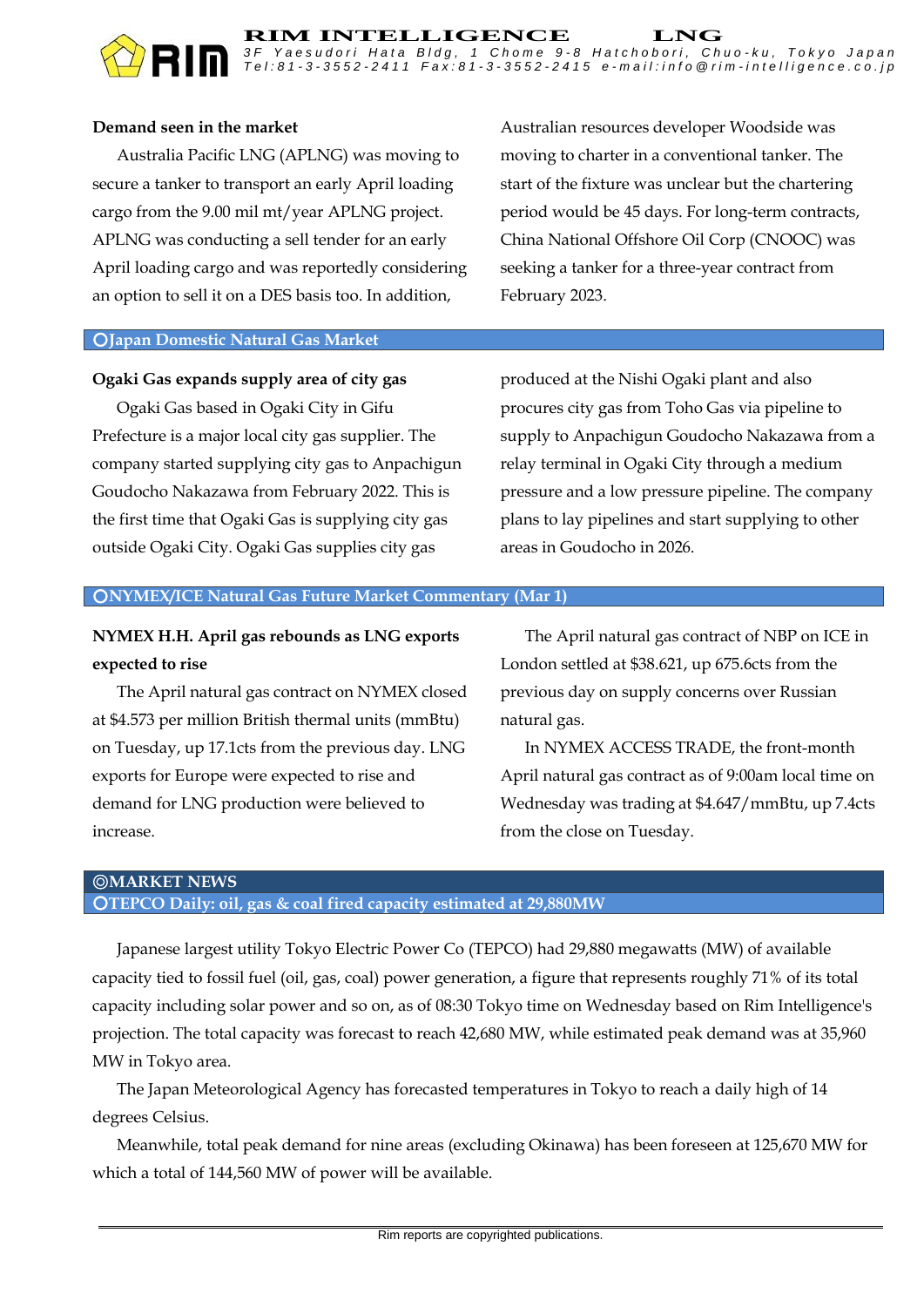

|            | <b>Estimated Available Capacity</b> |        | <b>Estimated Peak Demand</b><br>in Tokyo Area |
|------------|-------------------------------------|--------|-----------------------------------------------|
| (unit: MW) | Oil, Gas & Coal                     | Total  |                                               |
| Wednesday  | 29,880                              | 42,680 | 35,960                                        |
| Tuesday    | 29,860                              | 42,650 | 36,540                                        |

#### ○**TABLE 3/2 LNG Cargo Arrivals at Tokyo Bay**

| Japan_LNG_Terminal_Cargo_Arrivals |           |                        |               |              |                         |
|-----------------------------------|-----------|------------------------|---------------|--------------|-------------------------|
| Arrival                           | Terminal  | Carrier                | Capacity(cum) | Capacity(mt) | Origin/Last Port        |
| <b>Tokyo Bay</b>                  |           |                        |               |              |                         |
| $09-Mar-22$                       | Sodegaura | <b>Grand Mereya</b>    | 147,200       | 67,712       | Sakhalin 2, Russia      |
| $09-Mar-22$                       | Futtsu    | Al Khaznah             | 135,496       | 62,328       | Ichthys, Australia      |
| $07-Mar-22$                       | Ogishima  | Puteri Mutiara Satu    | 137,100       | 63,066       | Malaysia                |
| $07-Mar-22$                       | Negishi   | Amadi                  | 154,800       | 71,208       | <b>Brunei</b>           |
| $05-Mar-22$                       | Futtsu    | <b>Flex Enterprise</b> | 173,400       | 79,764       | Wheatstone, Australia   |
| $05-Mar-22$                       | Ogishima  | <b>Energy Glory</b>    | 165,000       | 75,900       | Gorgon, Australia       |
| $04-Mar-22$                       | Ogishima  | Mubaraz                | 137,000       | 63,020       | Abu Dhabi               |
| $03-Mar-22$                       | Sodegaura | <b>Scf Timmerman</b>   | 174,000       | 80,040       | <b>QCLNG, Australia</b> |
| 03-Mar-22                         | Futtsu    | Clean Ocean            | 161,900       | 74,474       | Zeebrugge, Belgium      |
| 04-Mar-22                         | Ogishima  | <b>Energy Horizon</b>  | 177,000       | 81,420       | Pluto, Australia        |
| $02-Mar-22$                       | Sodegaura | Esshu Maru             | 153,000       | 70,380       | Ichthys, Australia      |

# ○**TABLE 3/2 LNG exports from NWS, Australia**

| LNG_Exports_from_Australia |                       |               |              |
|----------------------------|-----------------------|---------------|--------------|
| Arrival                    | Carrier               | Capacity(cum) | Capacity(mt) |
| Dampier (NWS)              |                       |               |              |
| $14-Mar-22$                | Northwest Snipe       | 127,500       | 58,650       |
| $09-Mar-22$                | Northwest Stormpetrel | 127,500       | 58,650       |
| $06$ -Mar-22               | Pacific Enlighten     | 145,000       | 66,700       |
| $04-Mar-22$                | <b>Methane Spirit</b> | 165,500       | 76,130       |
| $01-Mar-22$                | Northwest Sandpiper   | 127,500       | 58,650       |
|                            | <b>Total</b>          | 565,500       | 260,130      |

# ○**TABLE 3/2 LNG Cargo Arrivals at Taiwan Terminals**

| <b>LNG Cargo Arrivals at Taiwan Terminal</b> |                 |                               |               |              |                       |
|----------------------------------------------|-----------------|-------------------------------|---------------|--------------|-----------------------|
| <b>Arrival</b>                               | <b>Terminal</b> | Carrier                       | Capacity(cbm) | Capacity(mt) | Origin                |
| $01-Mar-22$                                  | Yung An         | Maran Gas Sparta              | 161,870       | 74,460       | Bonny Island, Nigeria |
|                                              |                 | <b>Total</b>                  | 161,870       | 74,460       |                       |
| 26-Feb-22                                    | Yung An         | <b>Woodside Charles Allen</b> | 169,540       | 77,988       | NWS, Australia        |
| $24$ -Feb-22                                 | <b>Taichung</b> | Doha                          | 137,354       | 63,183       | Qatar                 |
| 23-Feb-22                                    | <b>Taichung</b> | Maran Gas Chios               | 174,000       | 80,040       | Gorgon, Australia     |
| 21-Feb-22                                    | Yung An         | Yenisei River                 | 155,000       | 71,300       | Zeebrugge, Belgium    |

Rim reports are copyrighted publications.